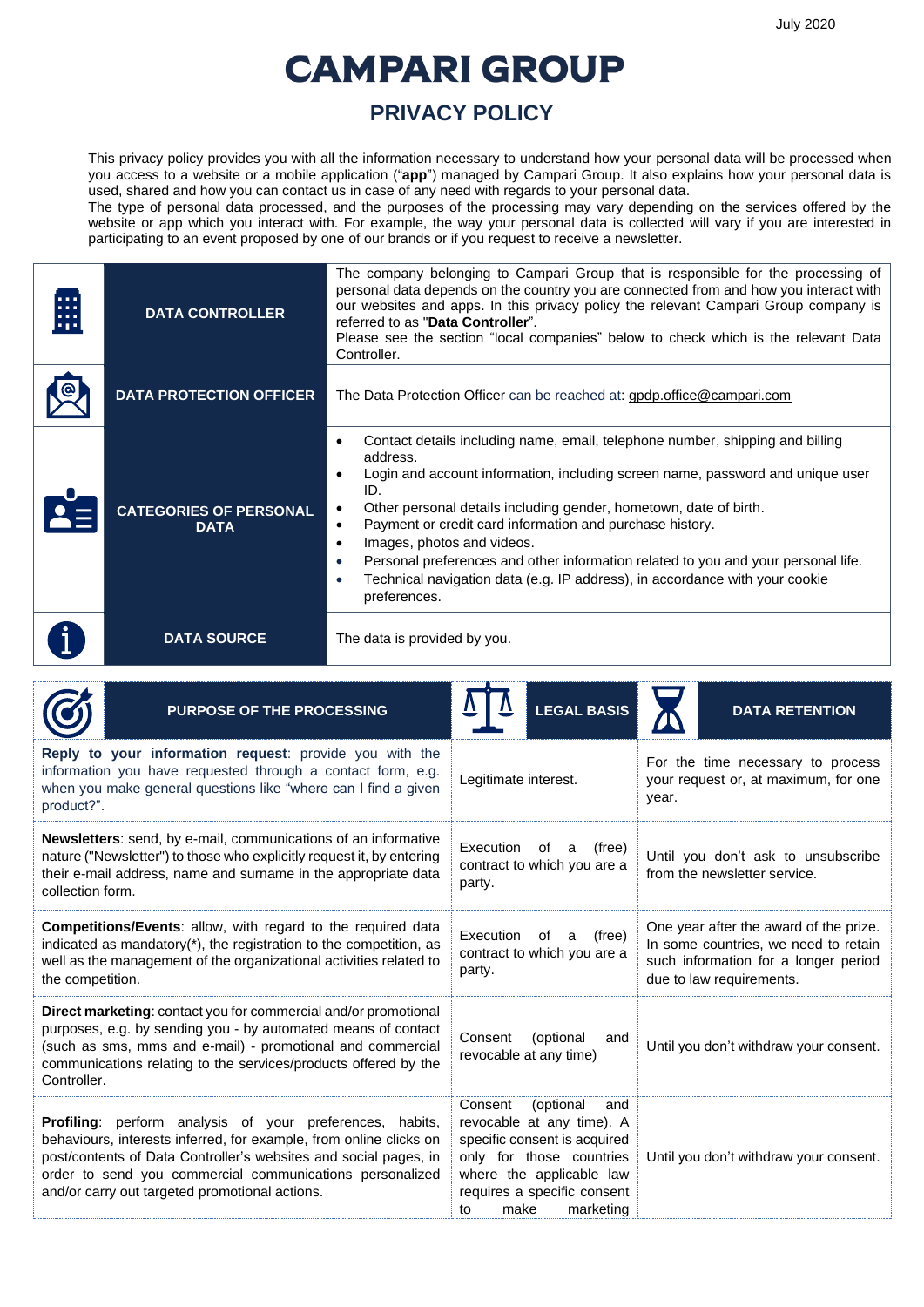|                                                                                                                                                                                                    | campaigns<br>based<br>on<br>profiling activities.                                                                                          |                                                                                                                                                                                                                       |
|----------------------------------------------------------------------------------------------------------------------------------------------------------------------------------------------------|--------------------------------------------------------------------------------------------------------------------------------------------|-----------------------------------------------------------------------------------------------------------------------------------------------------------------------------------------------------------------------|
| Aggregated research: understand customer behaviour and<br>preferences for aggregated research and analysis. For more<br>information, see below "Understand customer behaviour and<br>preferences". | Legitimate interest.                                                                                                                       | Until you don't request to object to<br>such processing, i.e. to be excluded<br>by our analysis. Anyway, information<br>acquired on social networks to make<br>statistical reports are updated on a<br>regular basis. |
| Communication media (subscription): allow the subscription of<br>the disclaimer for the publication of your photographic images or<br>videos.                                                      | Execution<br>of<br>(free)<br>a<br>contract to which you are a<br>party.                                                                    | Duration of the contract and, after<br>termination, for a period required by<br>the applicable law.                                                                                                                   |
| <b>Communication media (usage):</b> use, in the manner specified in<br>the disclaimer, the video and/or photographic image shooting.                                                               | Execution<br>of<br>(free)<br>a<br>contract to which you are a<br>party.                                                                    | As they are subject to dissemination,<br>it is not possible to define a data<br>retention period.                                                                                                                     |
| Optimize our websites/apps: in order to run our websites/apps<br>we install cookies to optimize the performance and personalize<br>the content.                                                    | installation<br>For<br>the<br>of<br>necessary cookies, we rely<br>on our legitimate interest,<br>for the optional ones on<br>your consent. | Retention period depends on the<br>cookie installed (see cookie policy of<br>the website/app).                                                                                                                        |
| Process your order: in the websites/apps in which you can<br>purchase our products, we collect your data to correctly process<br>the order.                                                        | Execution<br>of<br>(free)<br>a<br>contract to which you are a<br>party.                                                                    | For the time necessary to comply with<br>applicable financial laws.                                                                                                                                                   |
| Evaluate customer's satisfaction: we collect your data to<br>evaluate our level of services (e.g. competitions, events, product<br>sales) after an interaction with you.                           | Legitimate interest.                                                                                                                       | At maximum for one year.                                                                                                                                                                                              |
| Account: let you create an account on our websites/apps.                                                                                                                                           | Execution<br>of<br>(free)<br>a<br>contract to which you are a<br>party.                                                                    | Until you don't delete your account.                                                                                                                                                                                  |
| Legal obligation: fulfilment of obligations to comply with the<br>applicable law (e.g. financial obligations).                                                                                     | Comply<br>with<br>legal<br>obligations.                                                                                                    | The period of time required by the<br>applicable law.                                                                                                                                                                 |

We may also use your personal data in other ways and will provide specific notice at the time of collection and obtain your consent where necessary. Once the above retention periods have expired, the data will be destroyed, deleted or anonymized.

| <b>NATURE OF THE PROVISION</b><br><b>OF DATA</b> | The data you provide are acquired by us on a voluntary basis. If you refuse to provide<br>us with a necessary information to provide a service requested by you, we will be not<br>in the position to provide such service. Some technical information could be<br>automatically collected when you connect with our websites and apps.                                                                                                                                                                                                                                                                                                                                                                                                                                                                                                                                                                                                                                                                                                                                                                                                                                                                                                                                                                                                                                                                                                                                                                                                                                                                                                                                                                                             |
|--------------------------------------------------|-------------------------------------------------------------------------------------------------------------------------------------------------------------------------------------------------------------------------------------------------------------------------------------------------------------------------------------------------------------------------------------------------------------------------------------------------------------------------------------------------------------------------------------------------------------------------------------------------------------------------------------------------------------------------------------------------------------------------------------------------------------------------------------------------------------------------------------------------------------------------------------------------------------------------------------------------------------------------------------------------------------------------------------------------------------------------------------------------------------------------------------------------------------------------------------------------------------------------------------------------------------------------------------------------------------------------------------------------------------------------------------------------------------------------------------------------------------------------------------------------------------------------------------------------------------------------------------------------------------------------------------------------------------------------------------------------------------------------------------|
| <b>RECIPIENTS OF PERSONAL</b><br><b>DATA</b>     | The data may be processed by external parties operating as data controllers such as,<br>by way of example, Authorities and supervisory and control bodies and, in general,<br>parties, including private parties, entitled to request the data, Public Authorities that<br>expressly request the Controller for administrative or institutional purposes, in<br>accordance with the provisions of current national and European legislation, as well as<br>persons, companies, associations or professional firms that provide assistance and<br>advice. Furthermore, when you participate to a competition or event, your data may be<br>published on social media channels (e.g. Facebook, Instagram, YouTube), in<br>accordance with the relevant terms & conditions. As a result, such social media<br>companies are operating as autonomous data controllers.<br>The data may also be processed, on behalf of the Controller, by external subjects<br>designated as Processors of the processing, to whom appropriate operational<br>instructions are given. These subjects are essentially included in the following<br>categories:<br>companies offering maintenance services for websites and information systems;<br>a.<br>companies offering support in carrying out market studies;<br>b.<br>companies that provide management and maintenance services for the Controller's<br>C.<br>database:<br>companies offering e-mail services;<br>d.<br>companies offering management services for the marketing automation platform;<br>е.<br>f.<br>companies that provide organizational support and reception services for events.<br>Where third party cookies are installed (with your consent), your data may be processed |
|                                                  | by third parties to whom the data is communicated.                                                                                                                                                                                                                                                                                                                                                                                                                                                                                                                                                                                                                                                                                                                                                                                                                                                                                                                                                                                                                                                                                                                                                                                                                                                                                                                                                                                                                                                                                                                                                                                                                                                                                  |